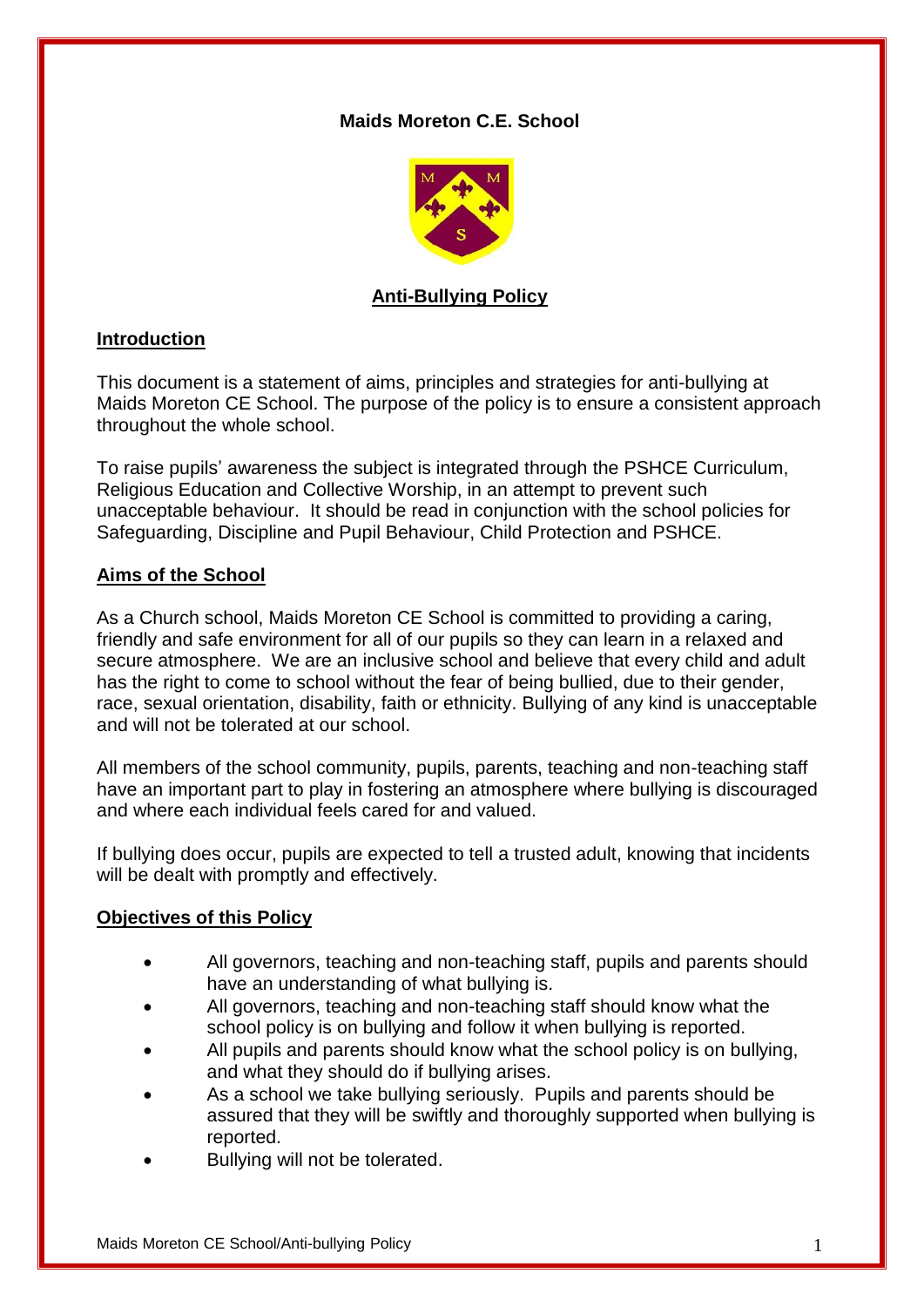# **What is Bullying?**

Bullying is defined as deliberately hurtful behaviour repeated over a period of time, where it is difficult for those being bullied to defend themselves.

Bullying can be subtle or blatant. It can cause short term suffering for the victim or go on for years. It is always damaging, and it must always be taken seriously and addressed.

Bullying can be:

- **Physical** pushing, kicking, hitting, punching or any use of violence.
- **Verbal** name calling, sarcasm, spreading rumours, teasing, insults, making racist or other deliberately hurtful remarks.
- **Emotional**  being unfriendly, excluding, tormenting (e.g. hiding books, threatening gestures).
- **Sexual** unwanted physical contact or sexually abusive comments.
- **Indirect**  spreading unpleasant stories about someone, excluding someone from social groups in order to isolate or intimidate.
- **Racist**  racial taunts, graffiti, gestures.
- **Cyber**  all areas of internet, such as email, social media and internet chat room misuse. Mobile threats by text messaging and calls. Misuse of associated technology through camera and video facilities.

All staff need to know how to respond to a bullying incident. Direct action against bullying occurs within a context which reminds all pupils that bullying behaviour is unacceptable and will not be tolerated.

At Maids Moreton CE School all staff challenge bullying for a number of reasons, which include:

- to safeguard the safety, happiness and personal wellbeing of all pupils.
- to promote academic achievement and progress. Unhappiness is likely to adversely affect a child's learning.
- to provide a model for acceptable behaviour. If bullying behaviour goes unchallenged, other pupils may learn that bullying is a quick, effective way of getting what they want or exerting power over others.
- to ensure we uphold are core Christian values as a caring school with a nurturing ethos. Parents will support a school that responds positively and effectively to bullying.

# **Why it is Important to Respond to Bullying?**

Bullying hurts and is damaging to those who experience it and to those who perpetrate it.

At Maids Moreton CE School we find all behaviour of this sort unacceptable and will do our best to prevent it by:

making children aware of how dangerous and damaging it is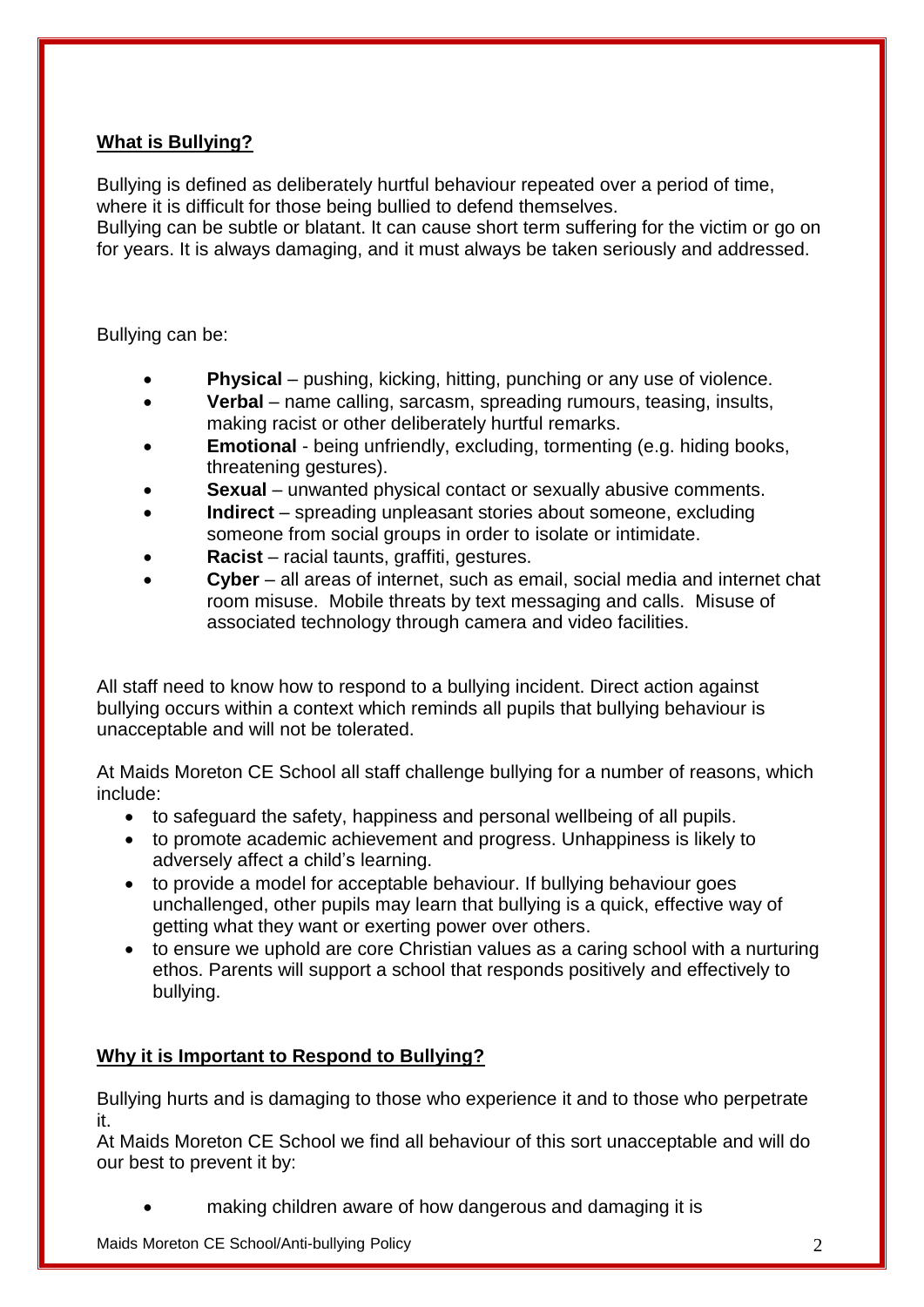- by rewarding pupils for caring and considerate behaviour
- by supporting all victims of bullying
- by taking firm action against those who are responsible for bullying

## **Signs and Symptoms**

The school's teaching and non-teaching staff will be alert to the signs of bullying and act promptly and firmly, in accordance with school policy.

A child may indicate signs of behaviour that he or she is being bullied. Adults should be aware of these possible signs and that they should investigate if a child:

- is frightened of walking to and from school
- begs to be driven to school
- becomes unduly shy and nervous
- unusually clingy towards adults
- changes their usual routine
- is unwilling to go to school (school phobic)
- begins to truant
- becomes withdrawn, anxious, or lacking in confidence
- starts stammering
- attempts to run away
- cries themselves to sleep at night or has nightmares
- feels ill in the morning/feigns illness
- begins to perform less successfully in their school work
- comes homes with clothes torn or books damaged
- has possessions which are damaged or "go missing"
- asks for money or starts stealing money (to pay the bully)
- has unexplained cuts or bruises
- comes home hungry (lunch has been stolen)
- becomes aggressive, disruptive or unreasonable
- is bullying other children or siblings
- stops eating
- is frightened to say what's wrong
- gives improbable excuses for any of the above
- is afraid to use the internet or mobile phone
- is nervous and jumpy when cyber message is received

These signs and behaviours could indicate other problems, but bullying should be considered a possibility and should be investigated.

# **Responses to bullying at Maids Moreton CE School**

### **General approach**

- prompt action by staff
- questioning all relevant pupils/parties to establish the facts
- establishing clear lines of communication to deal with bullying and giving staff guidelines on how to identify bullies/victims and how to help them
- encouraging pupils to talk to staff and/or parent/s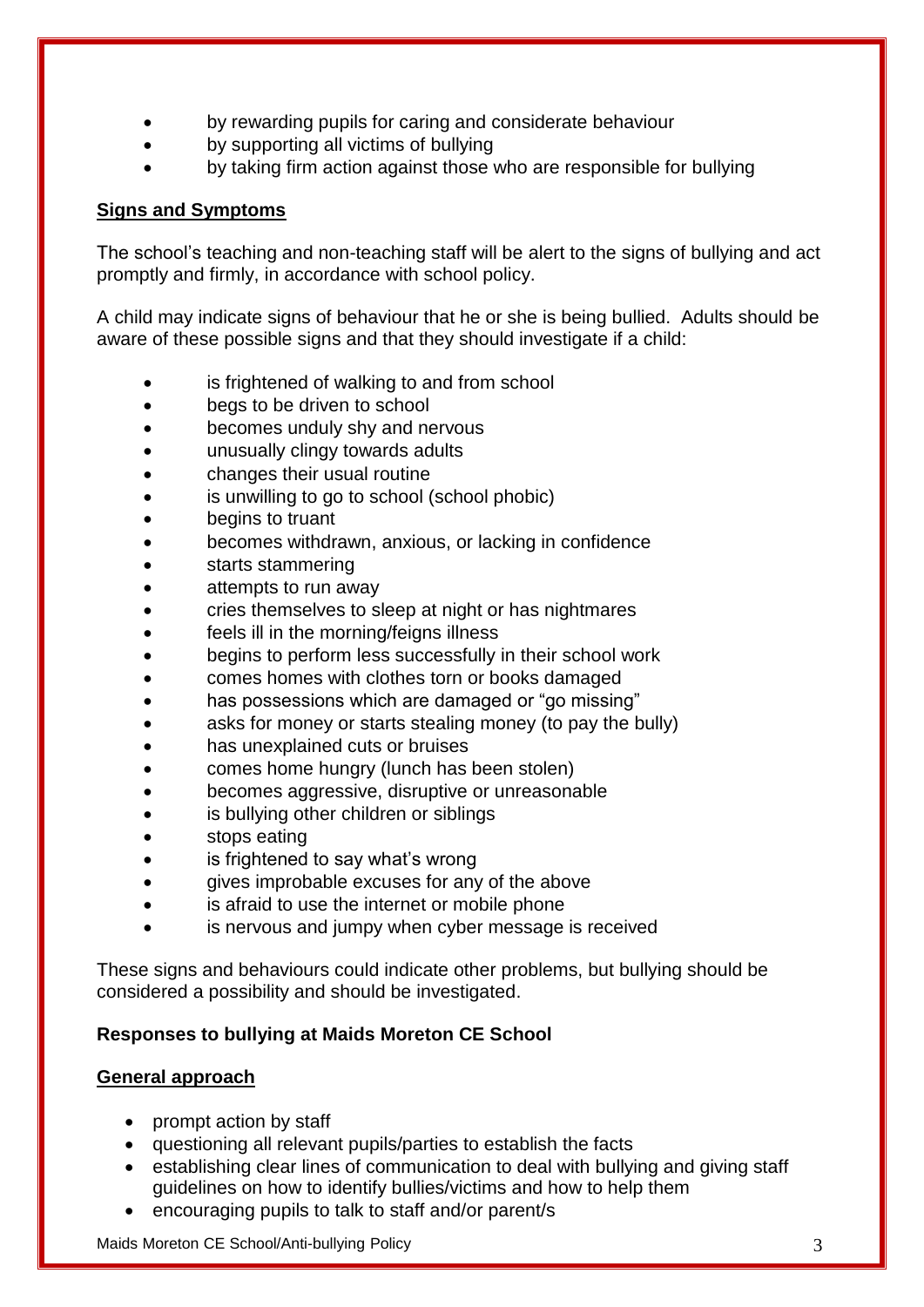- involving parents
- giving our pupils guidance, strategies and opportunities to help overcome the problem
- involving pupils in a 'buddy' scheme to encourage pupils to support each other in their relationship with other pupils

## **Dealing with specific incidents of bullying or suspected bullying**

- A full investigation will take place with members of staff remaining neutral and using clear, unbiased questioning to establish facts. All relevant parties/pupils will be questioned. Facts will also be established through close monitoring and observations of relevant pupils at work/play and feedback from staff.
- Sanctions will be applied to the perpetrator/s of the bullying.
- Each pupil involved will have an opportunity to talk and the discussion is focused on finding a solution and preventing the bullying from reoccurring.
- The pupils will be encouraged to put forward their own solutions, supported by school staff, and discuss how their proposals will be put into action.
- A follow up meeting will take place to find out whether the solution has been effective or not.
- A clear account of any incidents will be recorded and given to the Head Teacher.
- Minutes of all meetings will be recorded and kept on file by the head teacher.
- Parents will be involved and kept informed at all times.

Pupils who have been bullied will be supported by:

- Reassurance from school staff
- Continuous support and close monitoring by school staff to prevent reoccurences.
- Restoring self-esteem and confidence through nurture and one to one time and support.
- Offering opportunities to discuss any issues that arise in a timely manner with a member of staff.

Pupils who have bullied others will be helped by:

- Discussing what happened.
- Discovering why the pupil became involved.
- Establishing the wrong doing and need to change the undesired behaviours.
- Informing parents or guardians to help change the attitude and behaviour of the pupil.

The following disciplinary steps can be taken:

- 'One off' incidents which do not result in any actual physical harm. -A reprimand may be sufficient to deter a pupil from any further offences
- Problem solving approaches may be used if a number of pupils are involved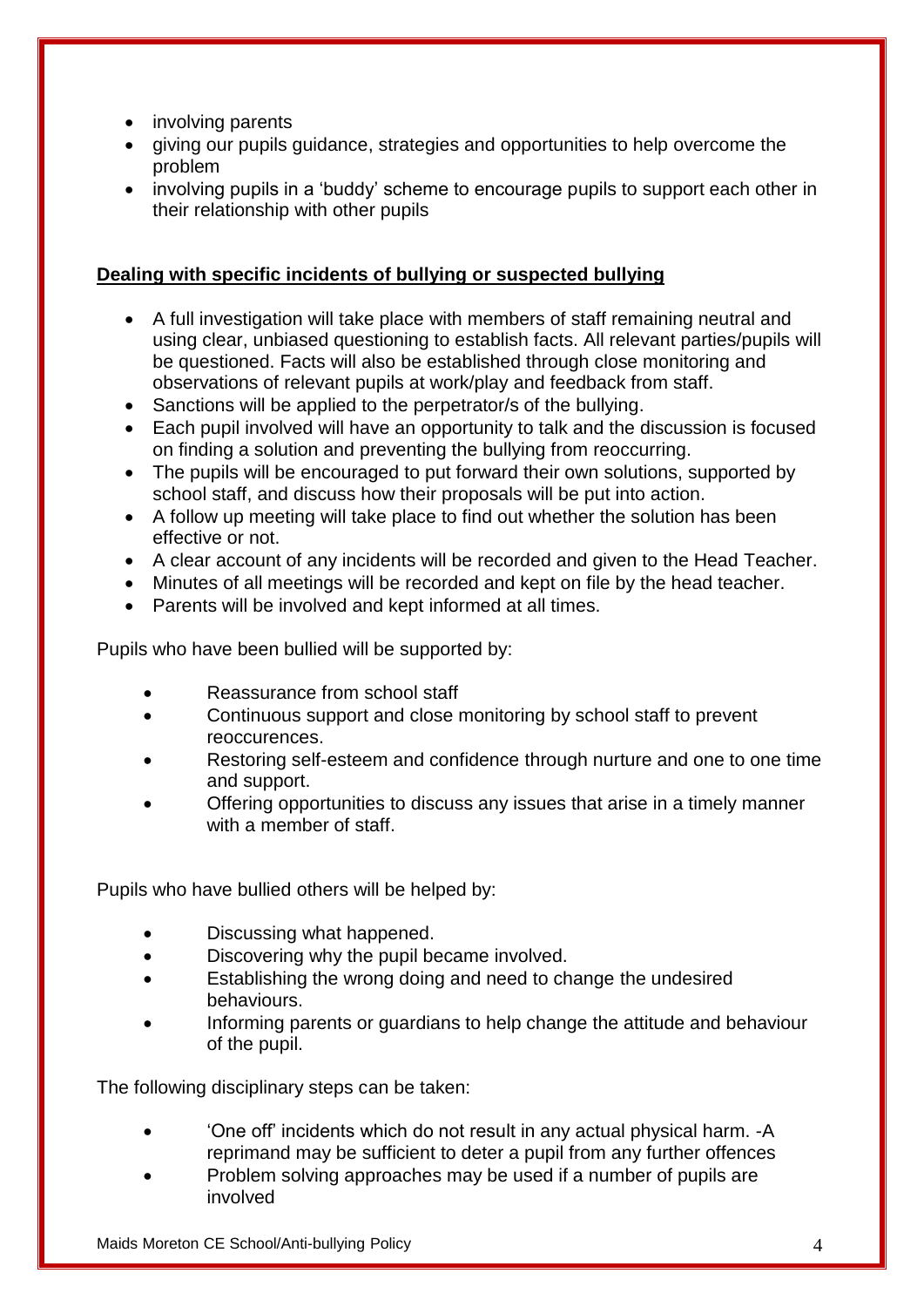- Where there is damage to property or physical harm, or repeated bullying of any form, a serious response is considered which will involve the Head Teacher and parents. Accurate records are kept of such incidents.
- Official warnings to cease offending.
- Segregation from certain areas of school premises or loss of privileges.
- In exceptional circumstances the Head Teacher will inform the School Governors and the exclusion of a pupil will be considered.

## **Monitoring**

Bullying might be reported by any member of the wider school community, by pupils, by any member of the teaching or non-teaching staff, or by parents or carers. At Maids Moreton CE School, any incidents of bullying, and how they were resolved, are monitored. This serves two purposes:

- to enable the school to keep close monitoring records and identify any patterns relating to particular pupils or groups of pupils.
- to ensure that actions taken in specific cases have been effective in tackling the problem.

The following details will be noted in the records:

- who was involved
- where it happened
- when it happened
- what happened
- what action was taken
- the impact of the action
- any follow up

The monitoring system involves all staff and is linked with the disciplinary procedures for dealing with situations involving bullying. Records must be accurate, based on facts and not speculation. These records are kept in the Head Teacher's office and are used to determine whether incidents are becoming more/less frequent or changing in nature. The results are used in evaluating and adapting the policy

### **Roles and Responsibilities**

### **Role of the Head Teacher and Governing Body**

- to ensure procedure is consistent throughout the school
- to ensure that the Anti-bullying Policy is being implemented
- to monitor bullying issues and act immediately on any cases of bullying that are raised by pupils, parents or staff members.
- to ensure patterns or trends are monitored and identified and appropriate action is taken
- to create an ethos of zero tolerance towards bullying while supporting the bullies and victims involved